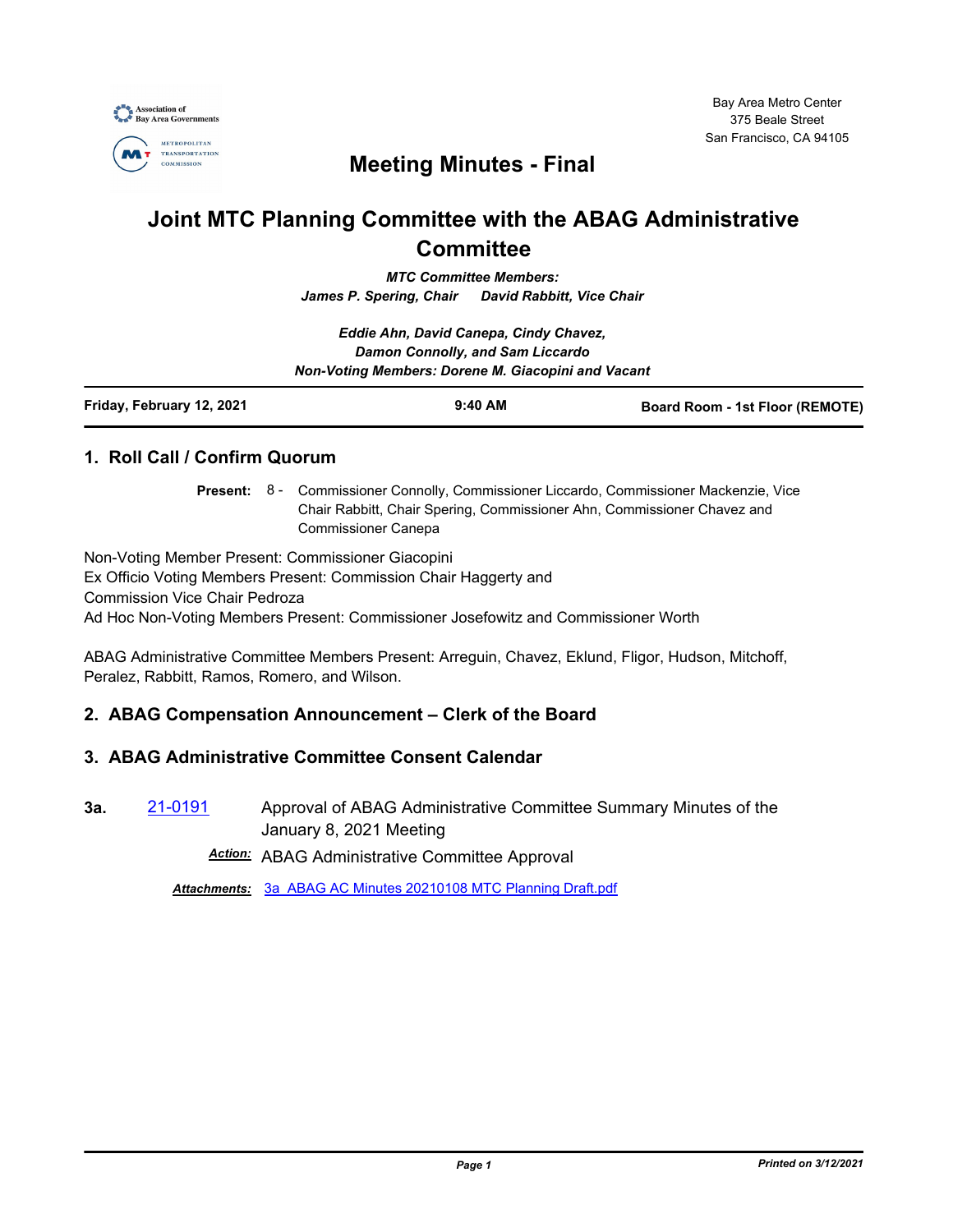| $3b$ . | 21-0238             | Authorizations related to Funding Agreements with Local Project Sponsors<br>(LPS) for five Bay Area Integrated Regional Water Management Projects<br>under the Proposition 1 Integrated Regional Water Management (IRWM)<br>Grant #4600013831 between the Association of Bay Area Governments<br>(ABAG) and the State of California Department of Water Resources<br>$(DWR)$ . |
|--------|---------------------|--------------------------------------------------------------------------------------------------------------------------------------------------------------------------------------------------------------------------------------------------------------------------------------------------------------------------------------------------------------------------------|
|        |                     | <b>Action:</b> ABAG Administrative Committee Approval                                                                                                                                                                                                                                                                                                                          |
|        |                     | <b>Presenter:</b> Caitlin Sweeney                                                                                                                                                                                                                                                                                                                                              |
|        | <b>Attachments:</b> | 3b IRWM Prop 1 Round 1 Funding Agreements and Summary<br>Approval.pdf                                                                                                                                                                                                                                                                                                          |
| 3c.    | 21-0239             | Authorizations to accept \$1,891,409 from the U.S. Environmental<br>Protection (U.S. EPA) Agency to implement the Nature-Based Solutions<br>for a Resilient Estuary project and to enter into subawards to advance<br>components of the project.                                                                                                                               |
|        |                     | <b>Action:</b> ABAG Administrative Committee Approval                                                                                                                                                                                                                                                                                                                          |
|        |                     | <b>Presenter:</b> Caitlin Sweeney                                                                                                                                                                                                                                                                                                                                              |
|        |                     | Attachments: 3c Nature-Based Solutions Agreement and Summary Approval.pdf                                                                                                                                                                                                                                                                                                      |
| 3d.    | 21-0257             | Authorization for Web Support Services for San Francisco Estuary<br>Partnership Website.                                                                                                                                                                                                                                                                                       |
|        |                     | <b>Action:</b> ABAG Administrative Committee Approval                                                                                                                                                                                                                                                                                                                          |
|        |                     | <b>Presenter:</b> Caitlin Sweeney                                                                                                                                                                                                                                                                                                                                              |

*Attachments:* [3d\\_SFEI Web Support Agreement and Summary Approval.pdf](http://mtc.legistar.com/gateway.aspx?M=F&ID=327f3e4b-e965-4f04-81ed-846ebc2bfa71.pdf)

**3e.** [21-0335](http://mtc.legistar.com/gateway.aspx?m=l&id=/matter.aspx?key=21928) ABAG Regional Planning Committee (RPC) Appointments *Action:* ABAG Administrative Committee Approval

*Presenter:* President Arreguin

*Attachments:* [3e\\_RPC Appointment.pdf](http://mtc.legistar.com/gateway.aspx?M=F&ID=bc2f8382-5736-43b4-aaa8-f08737e47eb0.pdf)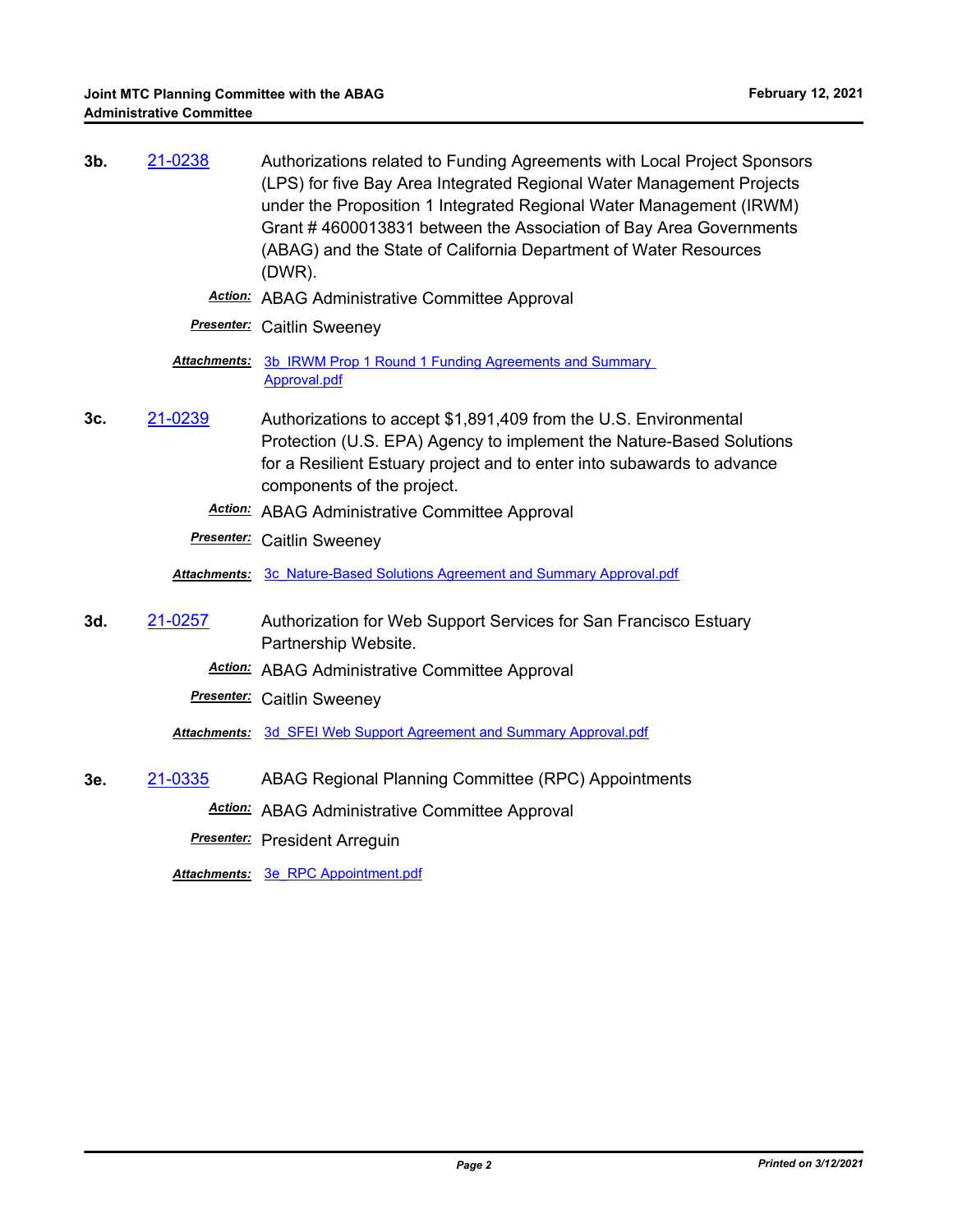#### **4. MTC Planning Committee Consent Calendar**

**Upon the motion by Commissioner Connolly and second by Commissioner Mackenzie, the MTC Planning Committee Consent Calendar was unanimously approved. The motion carried by the following vote:**

- **Aye:** Commissioner Connolly, Commissioner Liccardo, Commissioner Mackenzie, Vice Chair Rabbitt, Chair Spering, Commissioner Ahn, Commissioner Chavez and Commissioner Canepa Aye: 8 -
- **4a.** [21-0192](http://mtc.legistar.com/gateway.aspx?m=l&id=/matter.aspx?key=21785) Approval of MTC Planning Committee Minutes of the January 8, 2021Meeting

*Action:* MTC Planning Committee Approval

*Attachments:* [4a\\_MTC PLNG\\_Minutes\\_Jan 8 2021.pdf](http://mtc.legistar.com/gateway.aspx?M=F&ID=1879df0a-224a-4066-8e60-0608db5b632f.pdf)

#### **5. Information**

**5a.** [21-0193](http://mtc.legistar.com/gateway.aspx?m=l&id=/matter.aspx?key=21786) Plan Bay Area 2050: Implementation Plan Update

Update on the Plan Bay Area 2050 Implementation Plan, including success factors, proposed MTC/ABAG roles, and select implementation priorities.

- *Action:* Information
- *Presenter:* Chirag Rabari
- Attachments: 5ai PBA50 Implementatio Plan Update Summary Sheet and Attachments B and C.pdf [5aii\\_PBA50\\_Implementation Plan\\_Update\\_Attachment A-PPT.pdf](http://mtc.legistar.com/gateway.aspx?M=F&ID=dc8f4c0b-8aeb-424d-b2b2-0d2ed6aaafce.pdf)

5aiii Handout Ltr to McMillan re PBA 2050 Implementation Plan 2-9-21.pdf

Written public comment was received from: The Transbay Joint Powers Authority.

The following individuals spoke on this item: Roland Lebrun; Nathan Swedlow; Leslie Gordan of Urban Habitat; Shajuti Hossain of Public Advocates; and Ken Bukowski.

**5b.** [21-0194](http://mtc.legistar.com/gateway.aspx?m=l&id=/matter.aspx?key=21787) Climate Initiatives Program - Mobility Hubs Program Update

Update on MTC's Climate Initiatives Mobility Hubs Program.

*Action:* Information

*Presenter:* Krute Singa

Attachments: 5b Mobility Hubs Climate Program Feb 2021 Committee.pdf

Roland Lebrun spoke on this item.